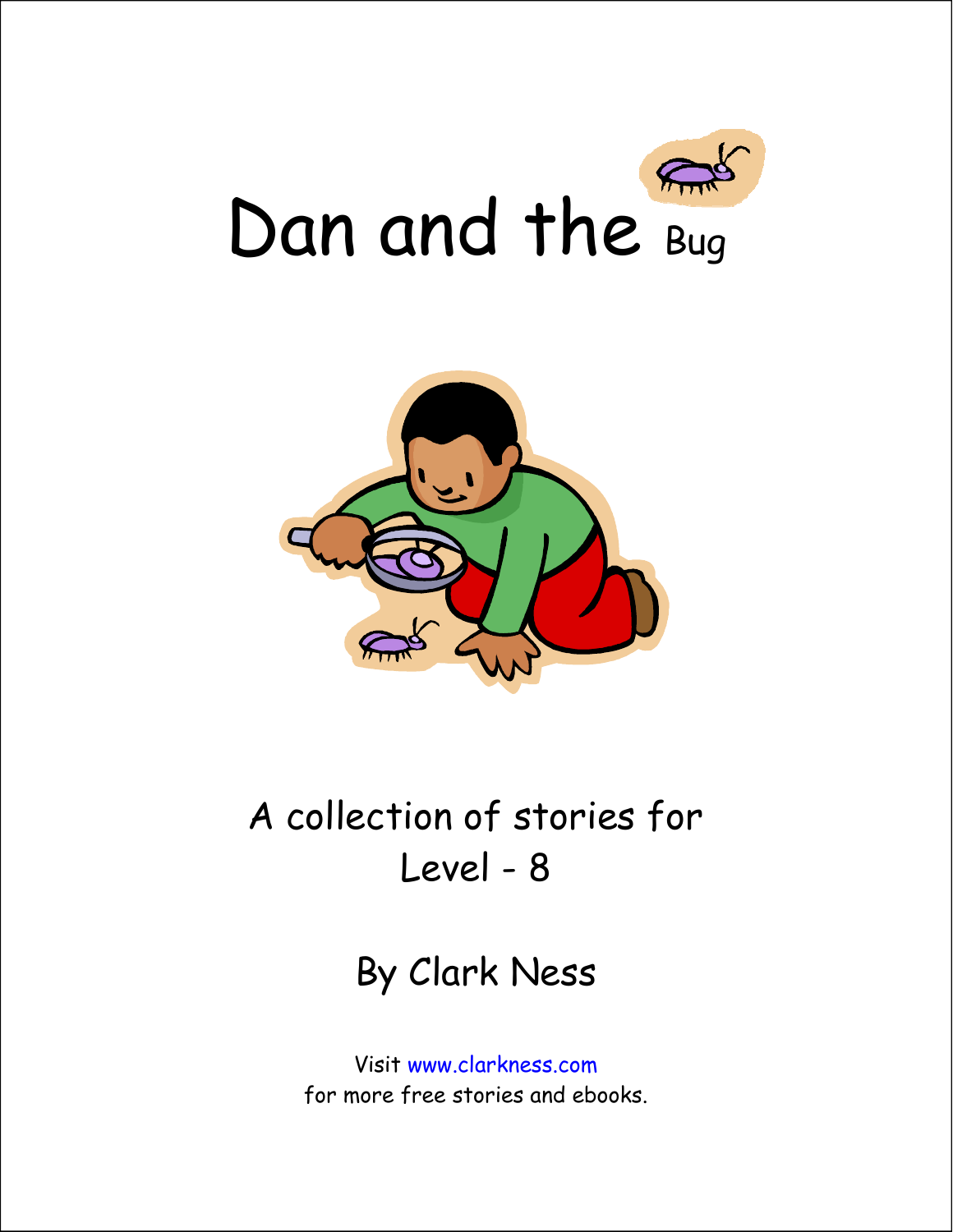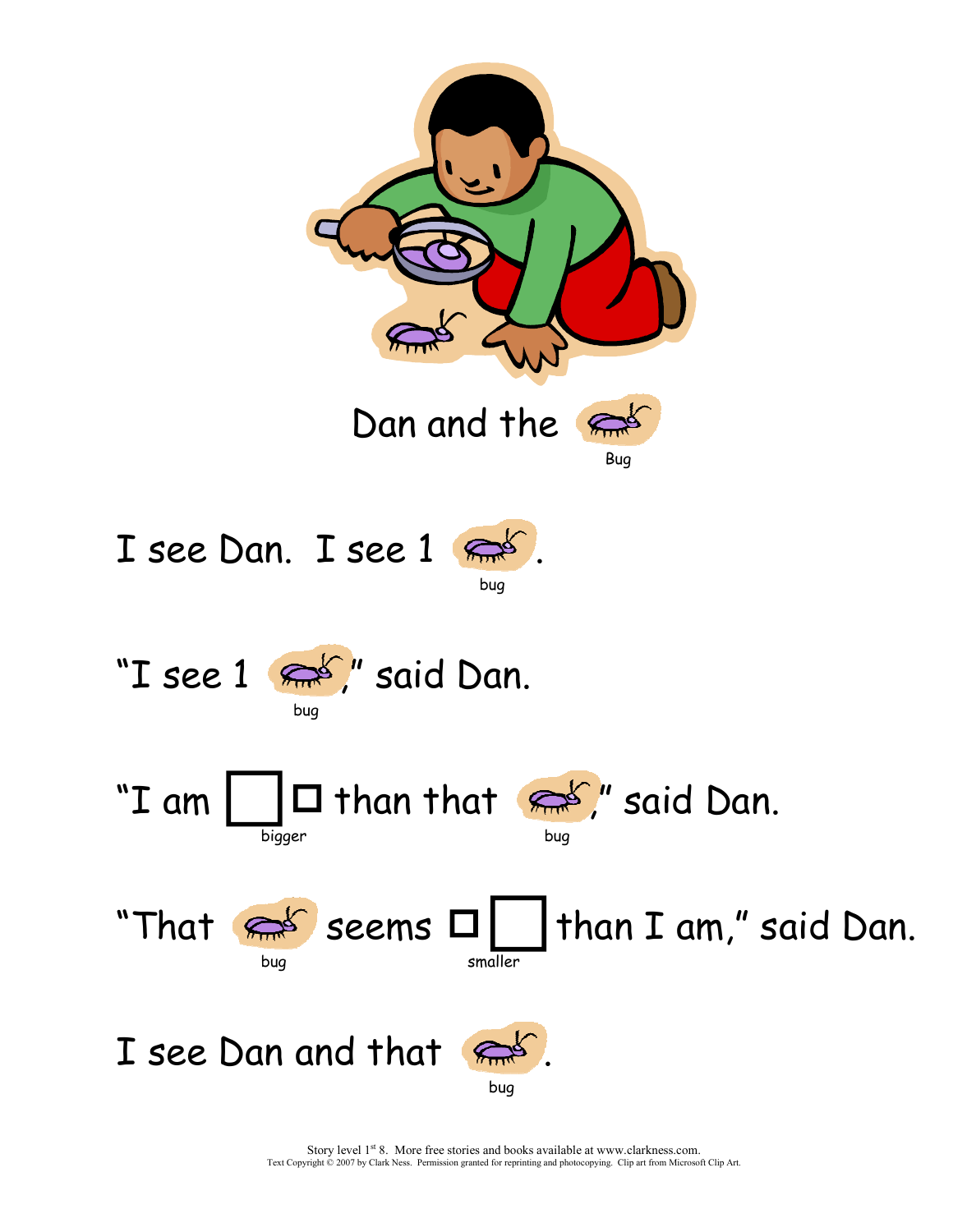

Dan and the Sand

- "I am Dan," said Dan.
- "I see sand," said Dan.
- "I meet the sand," said Dan.
- "The sand meets me," said Dan



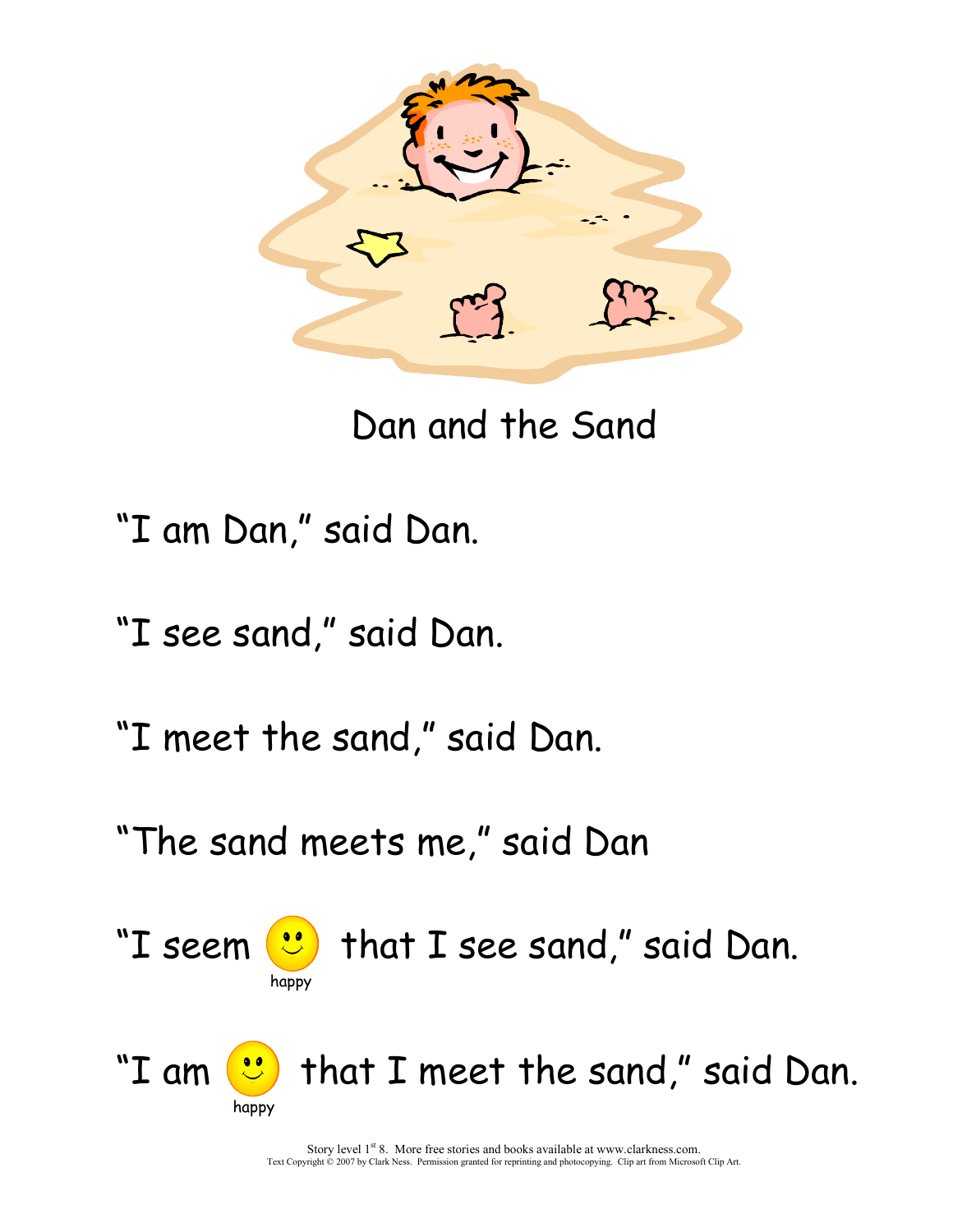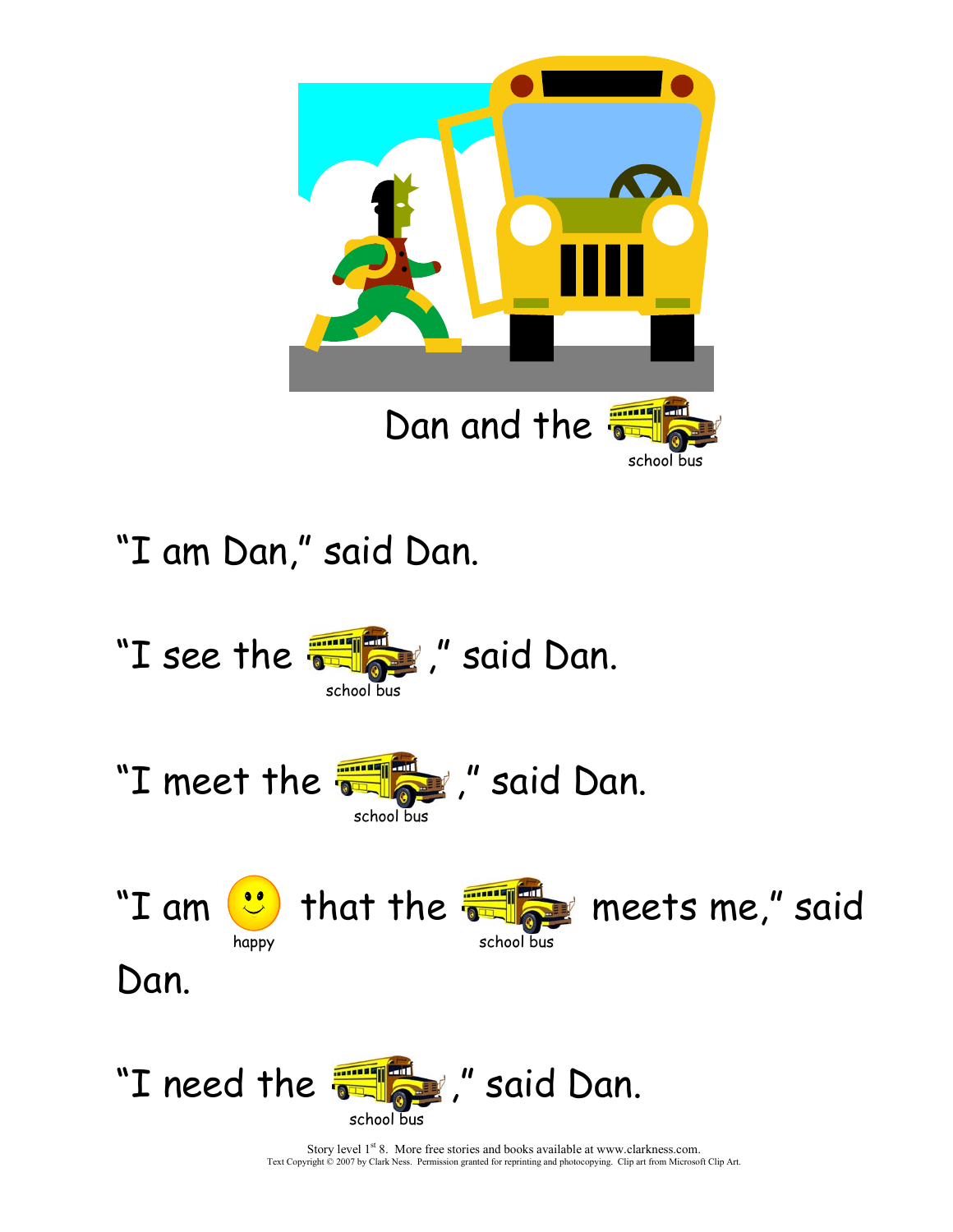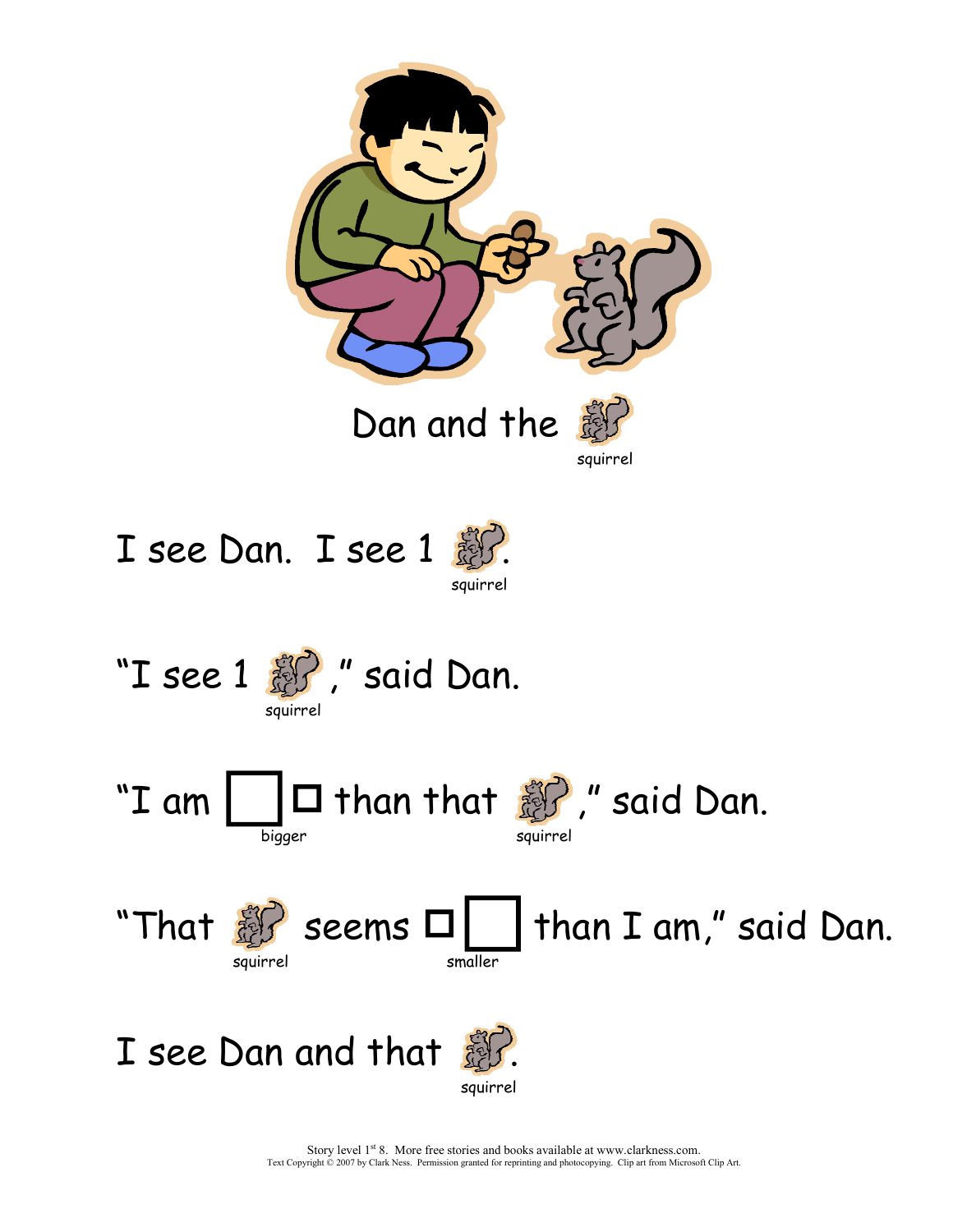

I am 1 Ant

"See me?" said the ant.

- "See me? I am 1 ant," said the ant.
- "See me? I am Nan," said the ant.
- "See me? I am Nan the ant," said the ant.
- "See me? I'm an ant," said the ant.
- "See me? I'm Nan the ant," said Nan.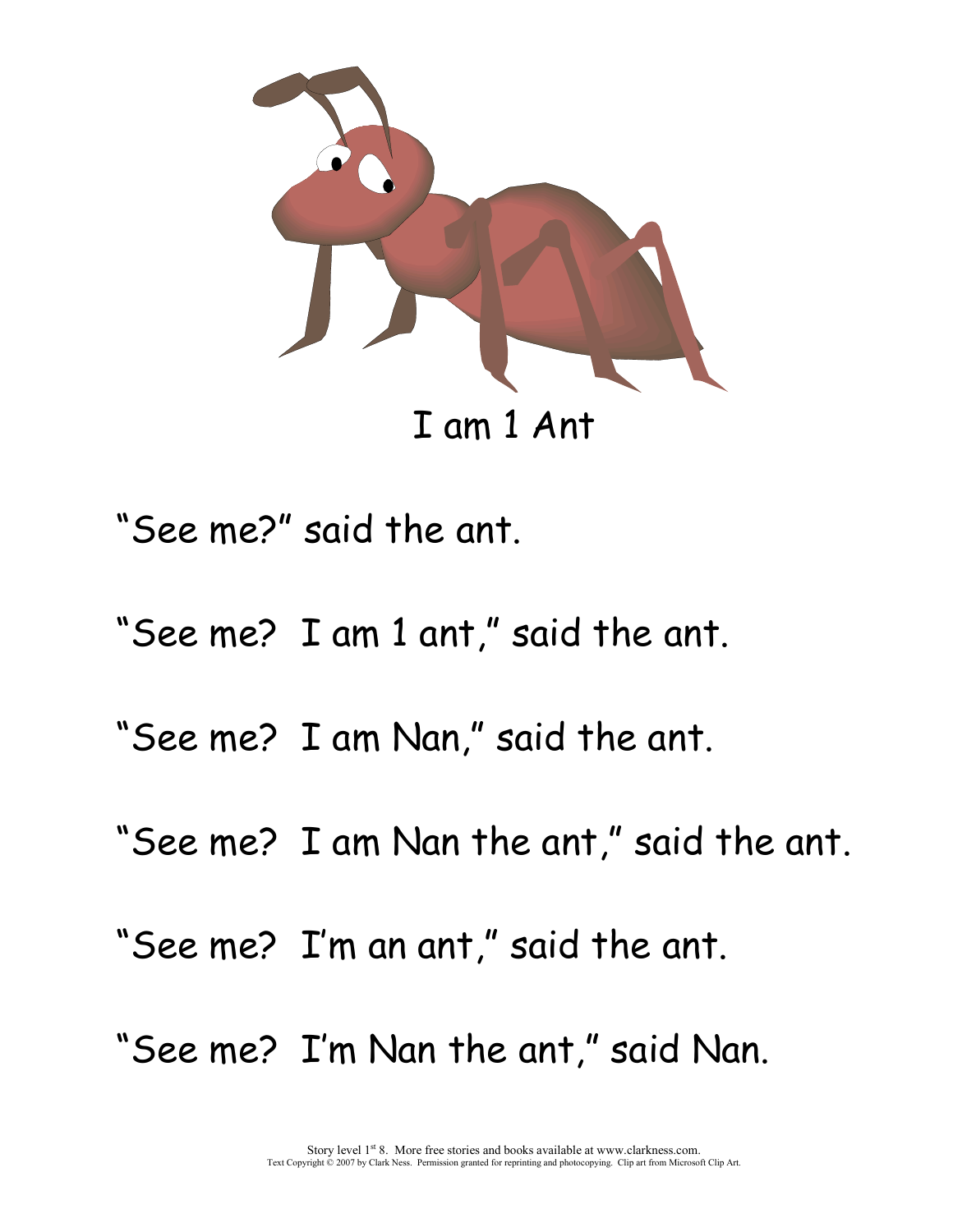

I am Dan the Dad

"See me? I am Dan," said the man.

"See me? I am Dan the dad," said Dan.

"I see Sam, and I see Nan," said Dan.

"I see Dad," said Sam. "I need Dad."

"I see Dad," said Nan. "I need Dad."

"Sam and Nan need me," said Dan the dad.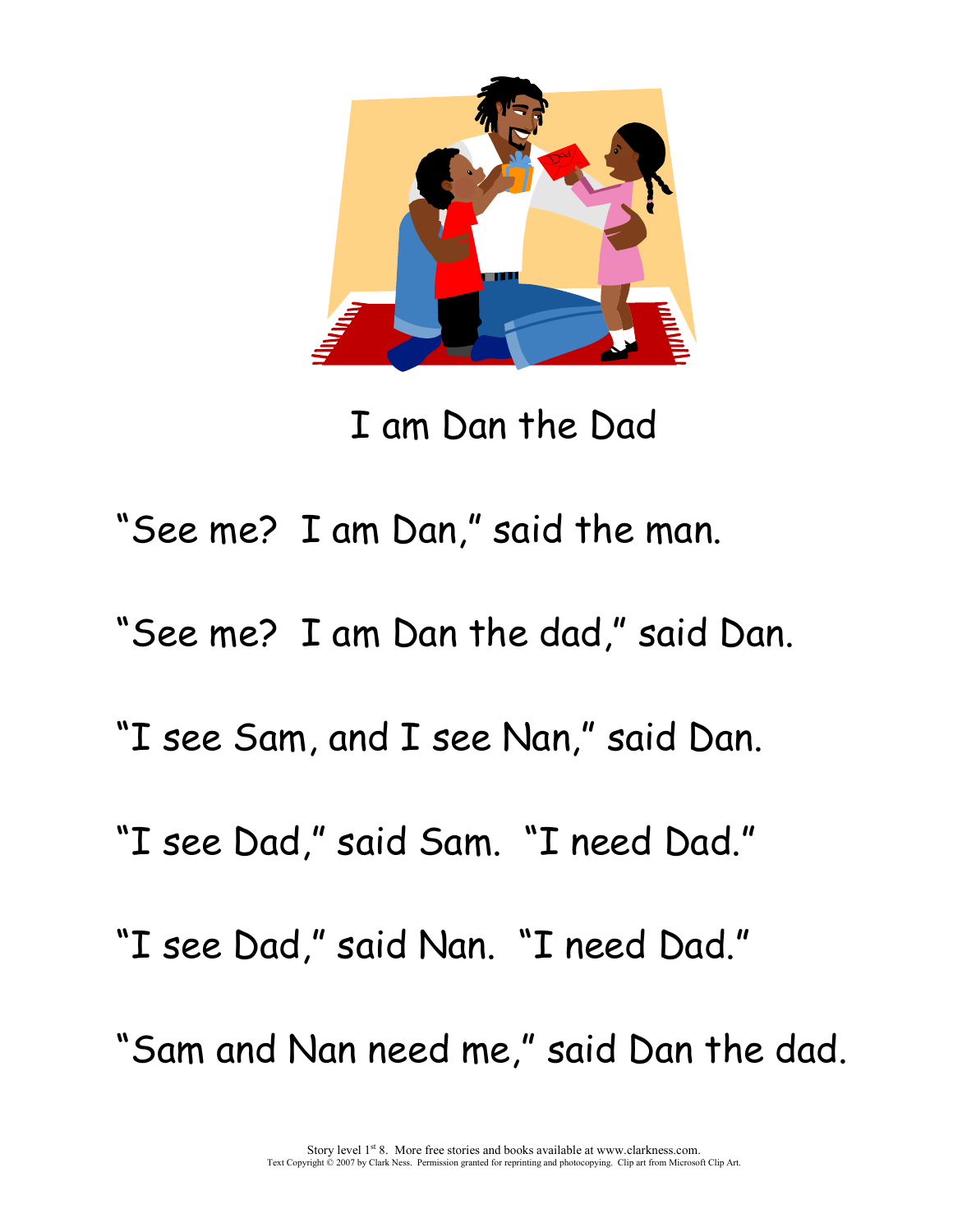

I See Dan the Man

- I see Dan the man.
- I see 1 mat.
- I see Dan the man, and I see 1 mat.

Dan the man needs 1 mat.

"I'm Dan the man," said Dan the man.

"I need 1 mat," said Dan the man.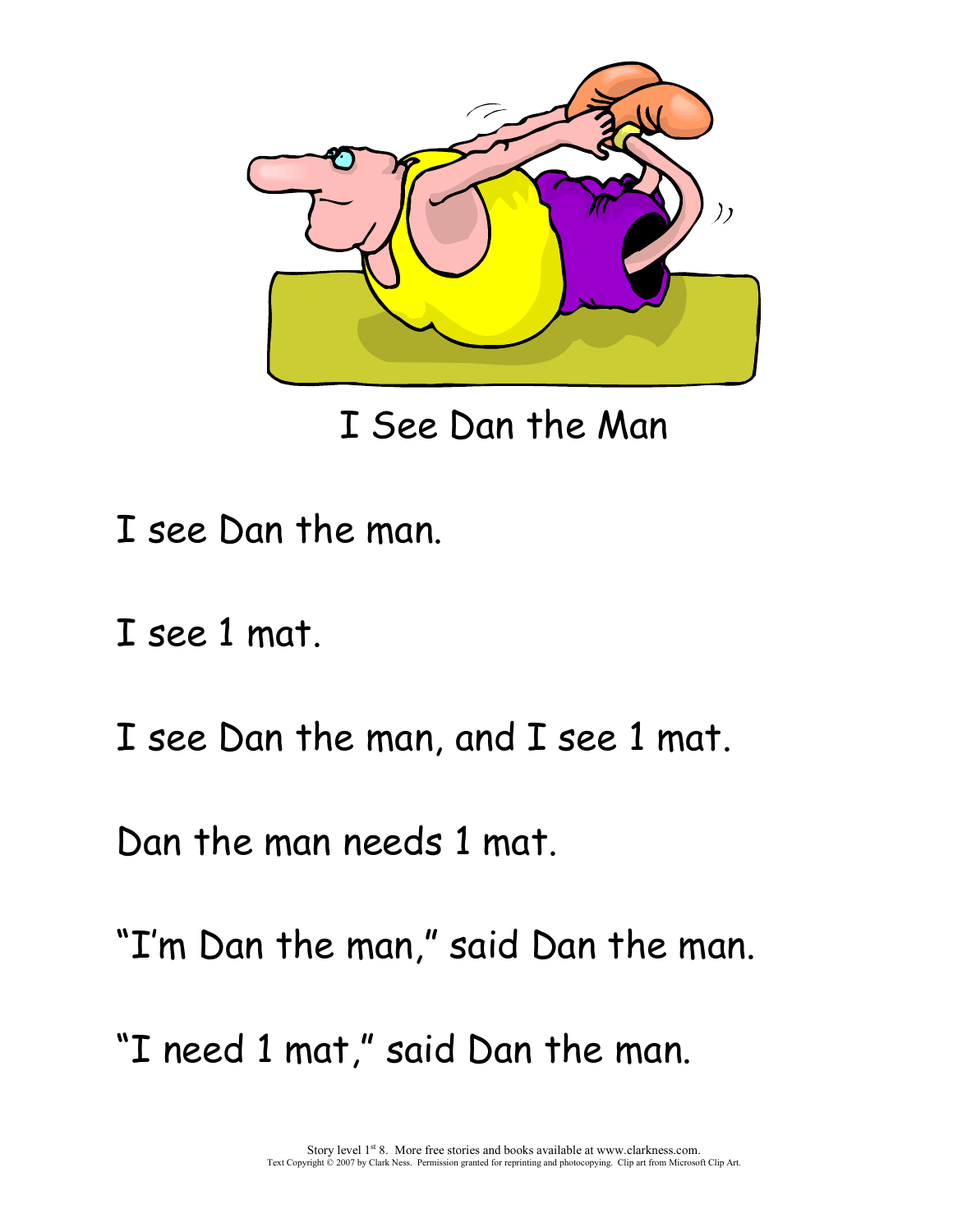

I See Nan

I see Nan.

See that. Nan sat.

"I am Nan," said Nan.

"I sat," said Nan.



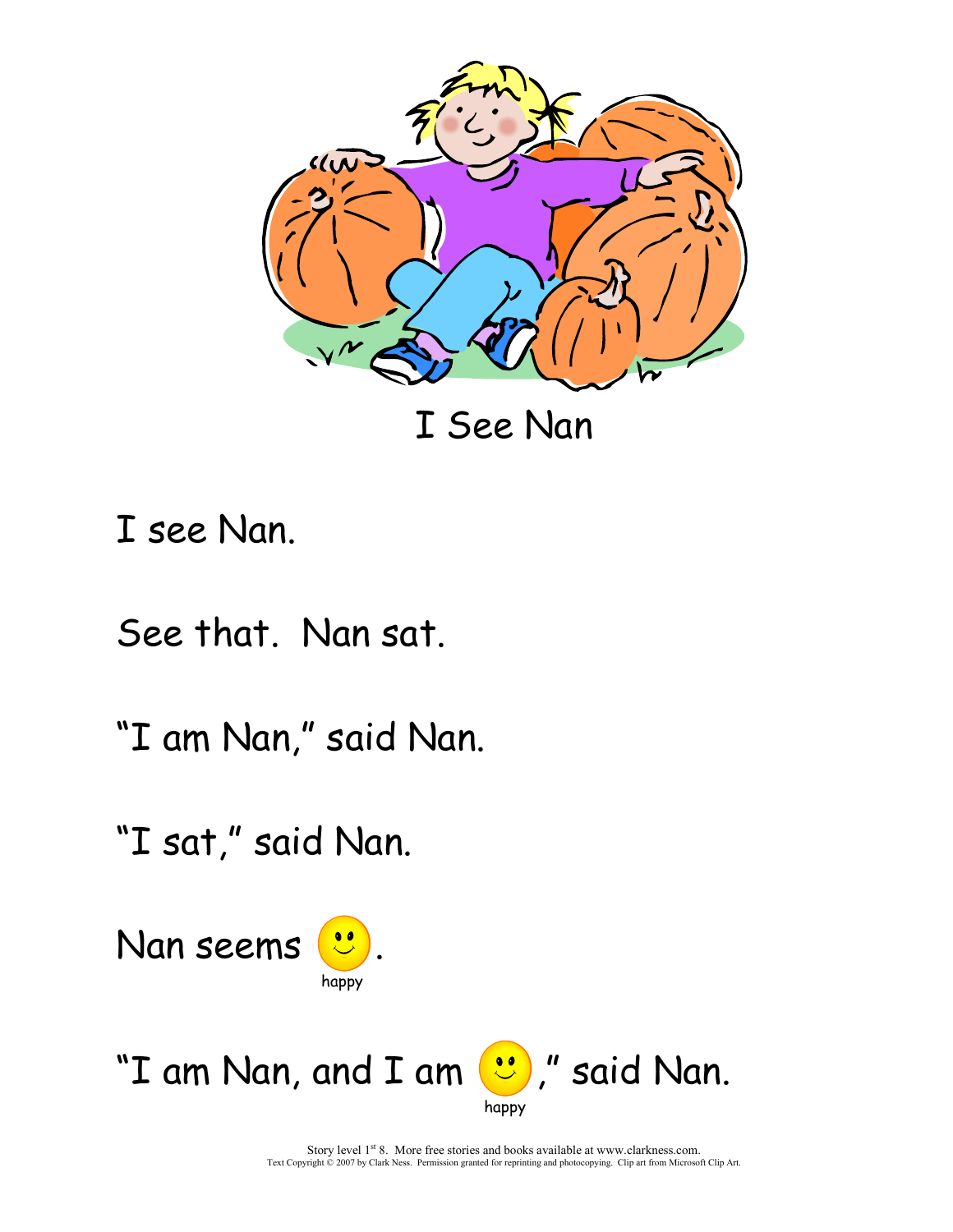

"I am Dan," said Dan.



"I am Sam," said Sam.

"I am 1 man, and I am 1 dad," said Sam.

"I see Dan "f", " said Sam. skateboard

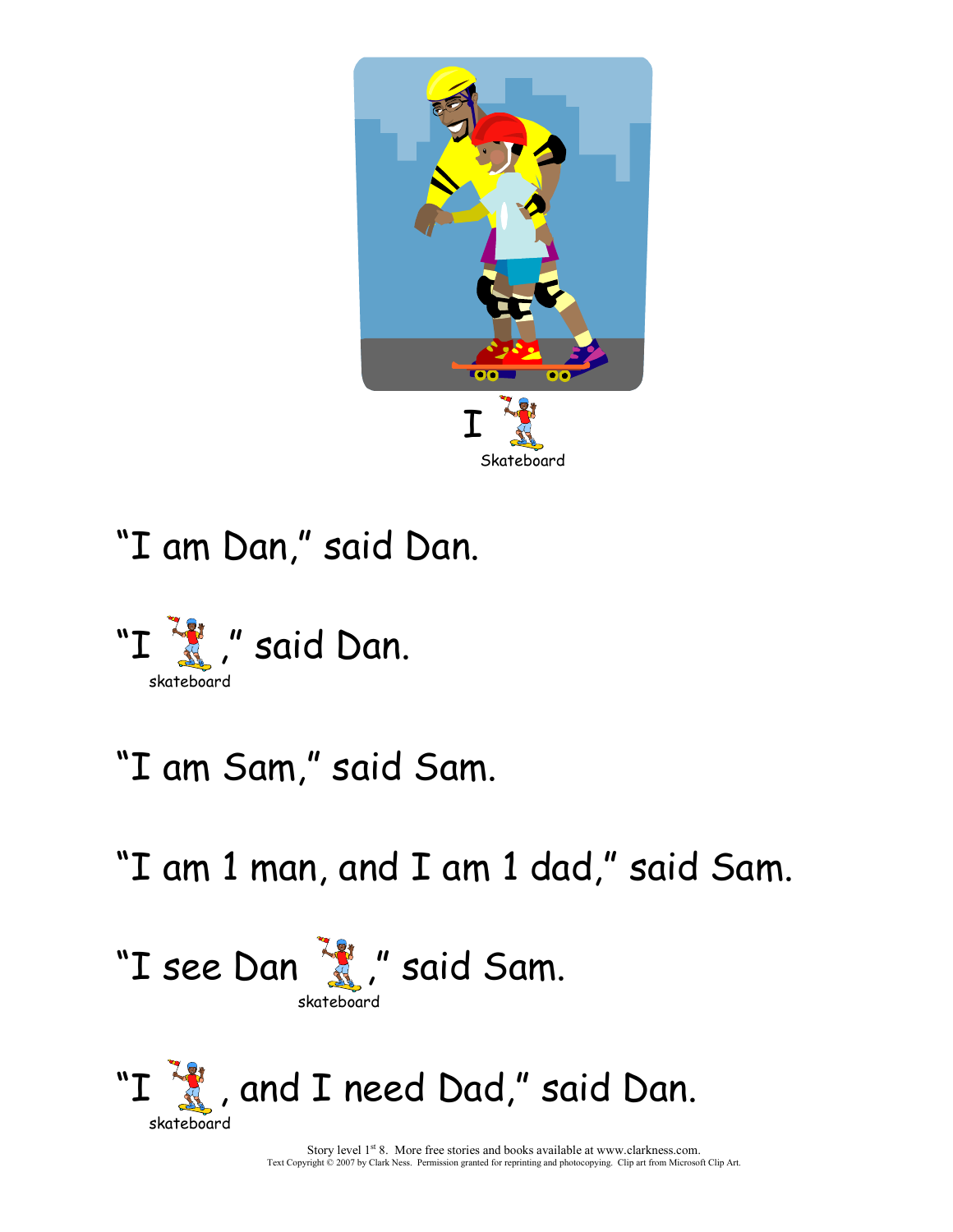

"I am Nan," said Nan.

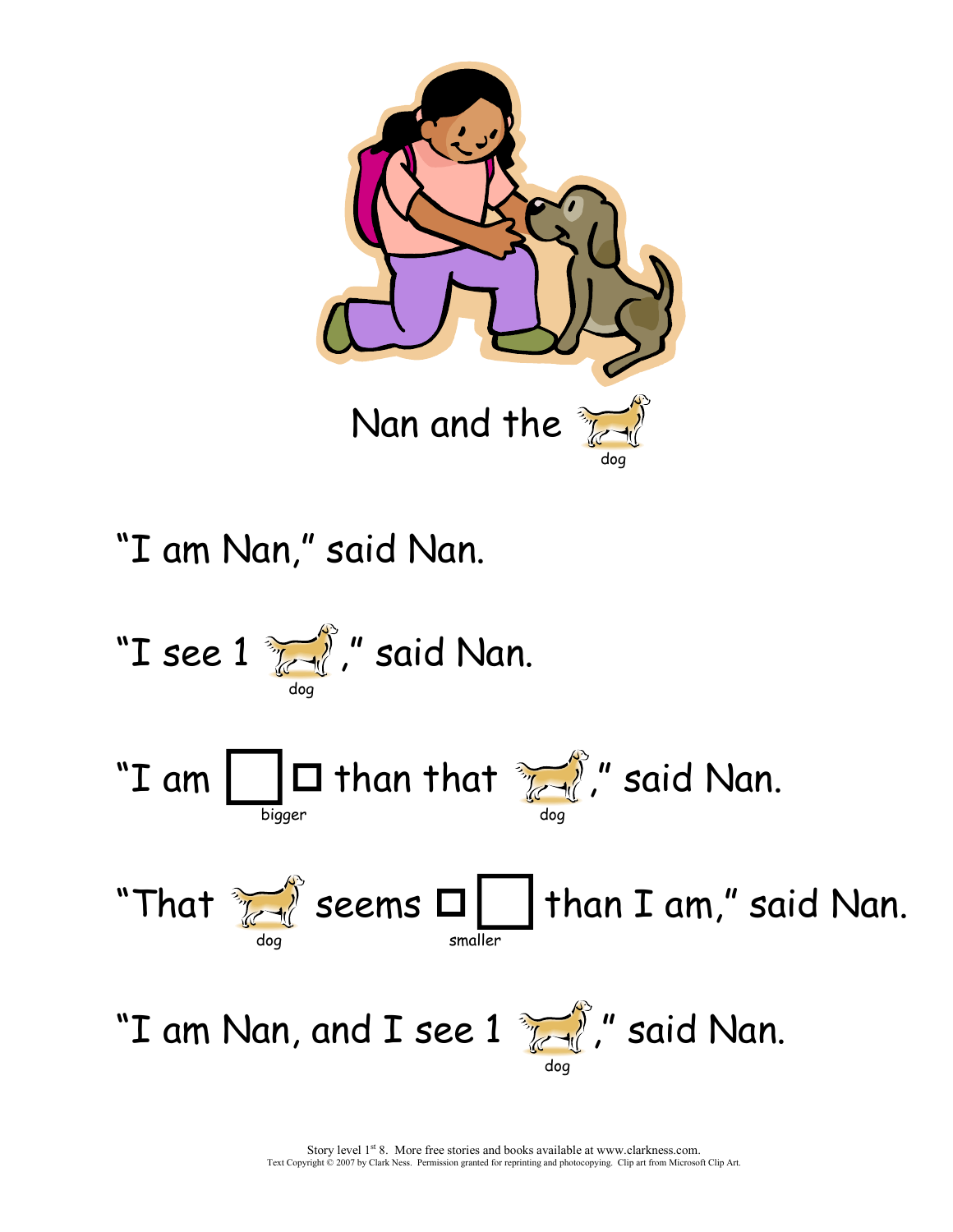

Nan Needs Sand

I see Nan.

I see sand.

I see Nan and sand.

Nan sees sand.

Nan needs sand.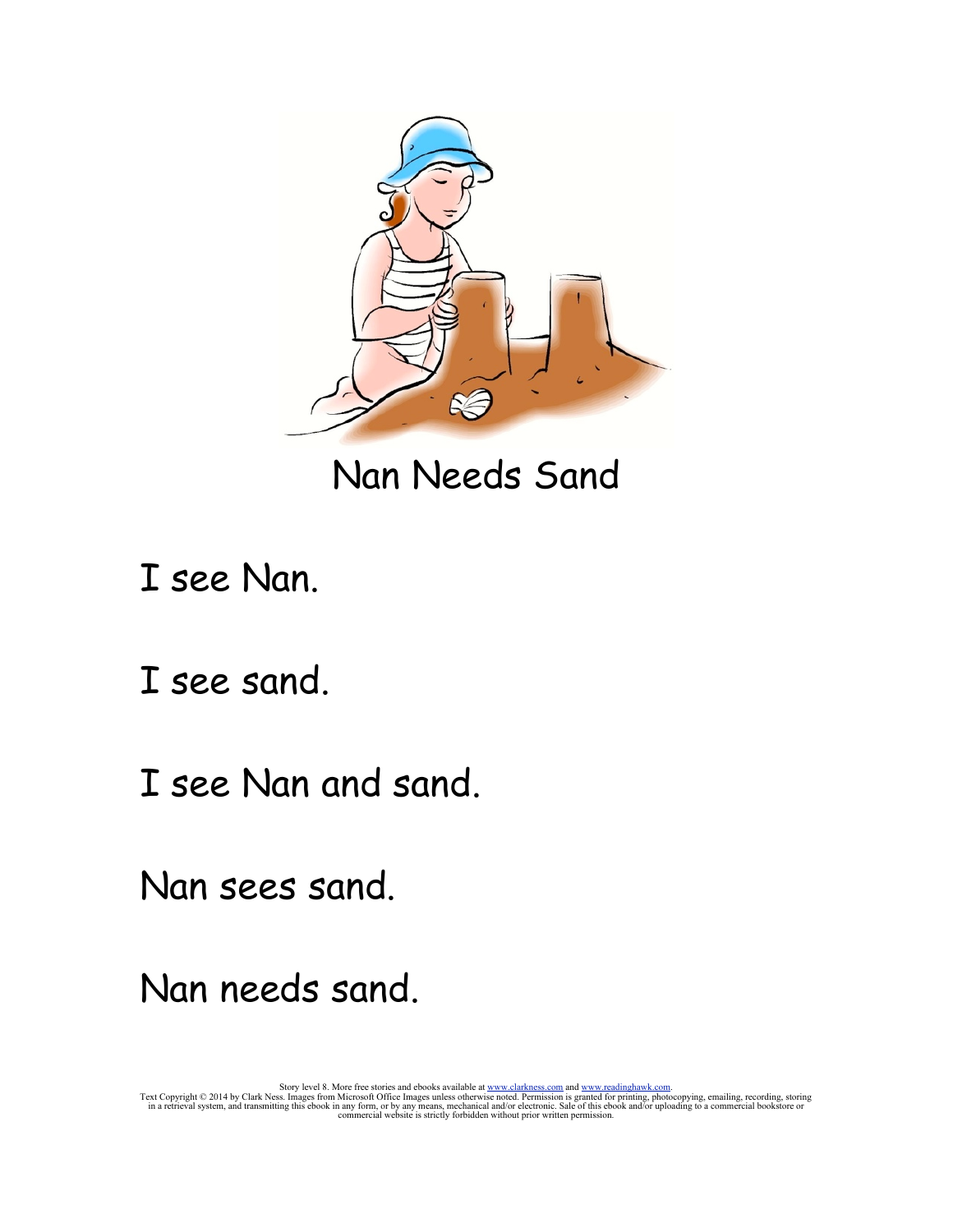



Sam and Nan at the Park



I see Sam at the park.



## I see Nan at the park.



I see Sam and Nan at the park.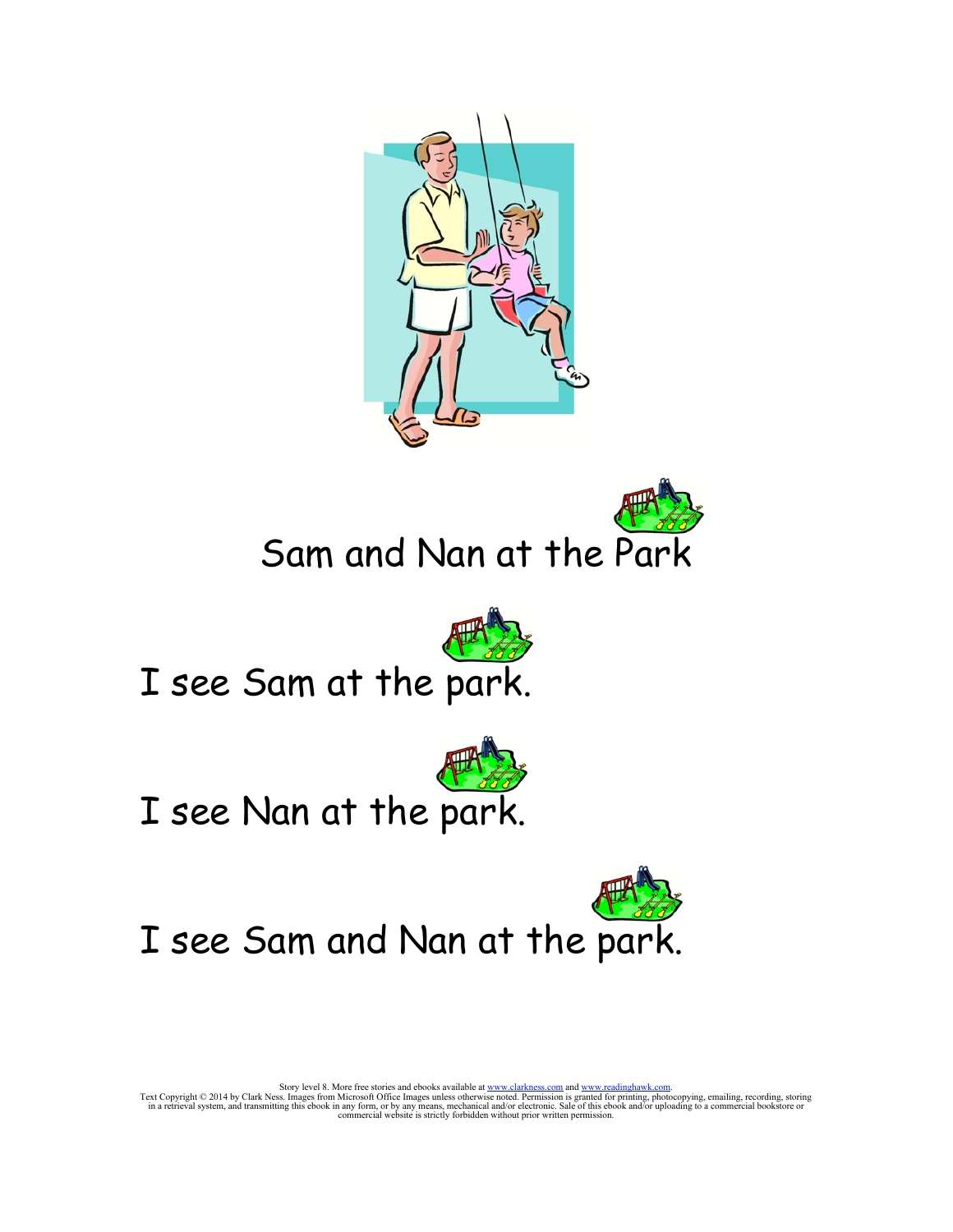

Sam and Nan Meet

Sam sees Nan.

Nan sees Sam.

Sam meets Nan.

Nan meets Sam.

Sam and Nan meet.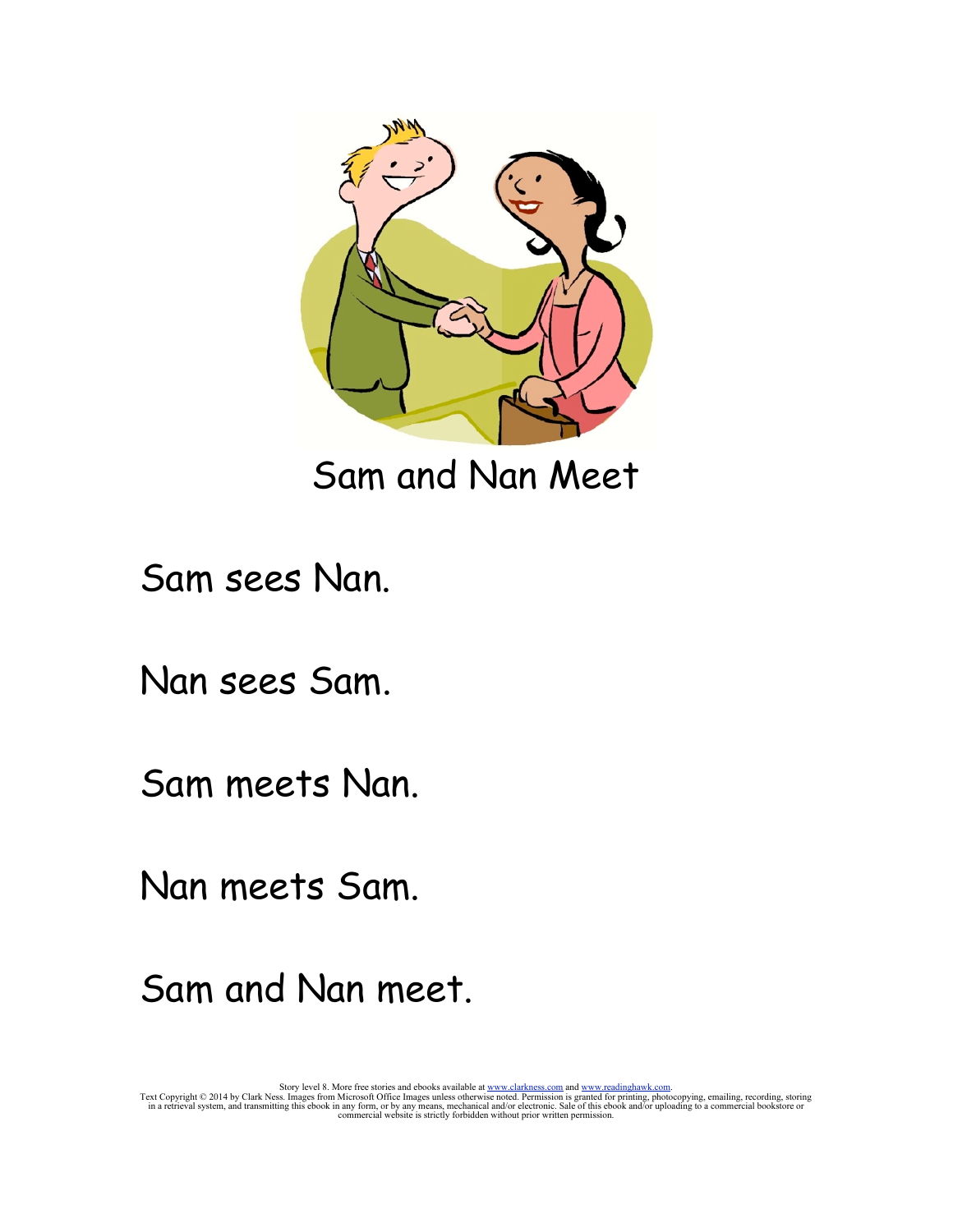

## Sam Needs Sand

I see Sam.

I see sand.

I see Sam and sand.

Sam sees sand.

Sam needs sand.